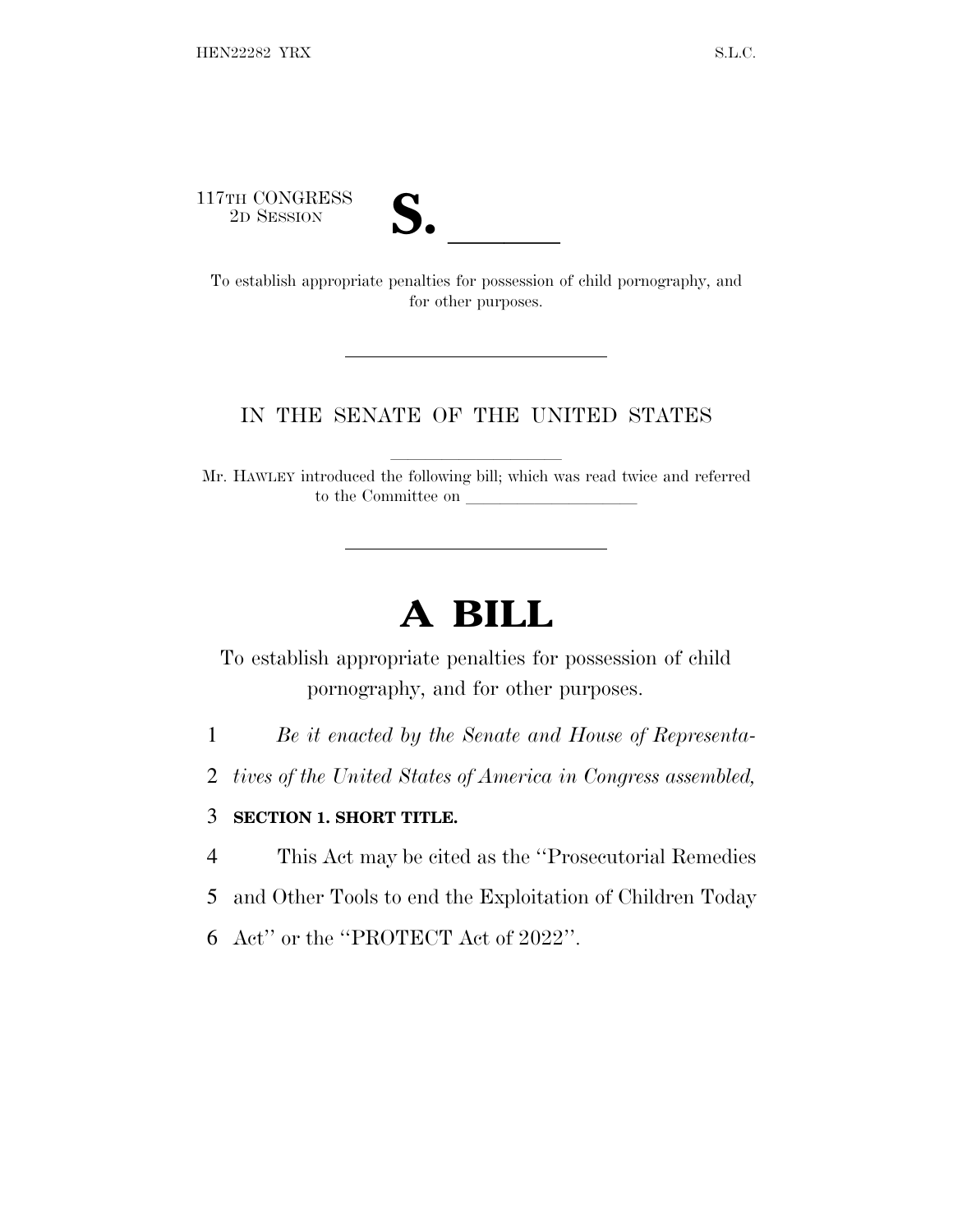| 1              | SEC. 2. SENTENCING FOR CHILD PORNOGRAPHY OF-            |  |
|----------------|---------------------------------------------------------|--|
| $\overline{2}$ | FENSES.                                                 |  |
| 3              | (a) IN GENERAL.—Section $3553(b)(2)$ of title 18,       |  |
| 4              | United States Code, is amended by adding at the end the |  |
| 5              | following:                                              |  |
| 6              | "(B) CHILD PORNOGRAPHY OFFENDERS.—                      |  |
| 7              | "(i) DEFINITION.—In this subpara-                       |  |
| 8              | graph, the term 'child pornography of-                  |  |
| 9              | fense' means a violation of, or an attempt              |  |
| 10             | or conspiracy to violate, section 2251,                 |  |
| 11             | $2251A, 2252(a), 2252A(a),$ or 2260.                    |  |
| 12             | "(ii) FACTS PROVEN DURING TRIAL                         |  |
| 13             | OR ADMITTED BY THE DEFENDANT.—Not-                      |  |
| 14             | withstanding subparagraph $(A)$ , in sen-               |  |
| 15             | tencing a defendant convicted of a child                |  |
| 16             | pornography offense, a court shall impose               |  |
| 17             | a sentence of the kind, and that is not less            |  |
| 18             | than the minimum period in the sentencing               |  |
| 19             | range, referred to in subsection $(a)(4)$ , as          |  |
| 20             | determined based on facts proved beyond a               |  |
| 21             | reasonable doubt during a jury or bench                 |  |
| 22             | trial and facts admitted by the defendant               |  |
| 23             | that are relevant to determining the kind               |  |
| 24             | and range of sentence, unless the court                 |  |
| 25             | makes a finding described in clause (i),                |  |
| 26             | $(ii)$ , or $(iii)$ of subparagraph $(A)$ .             |  |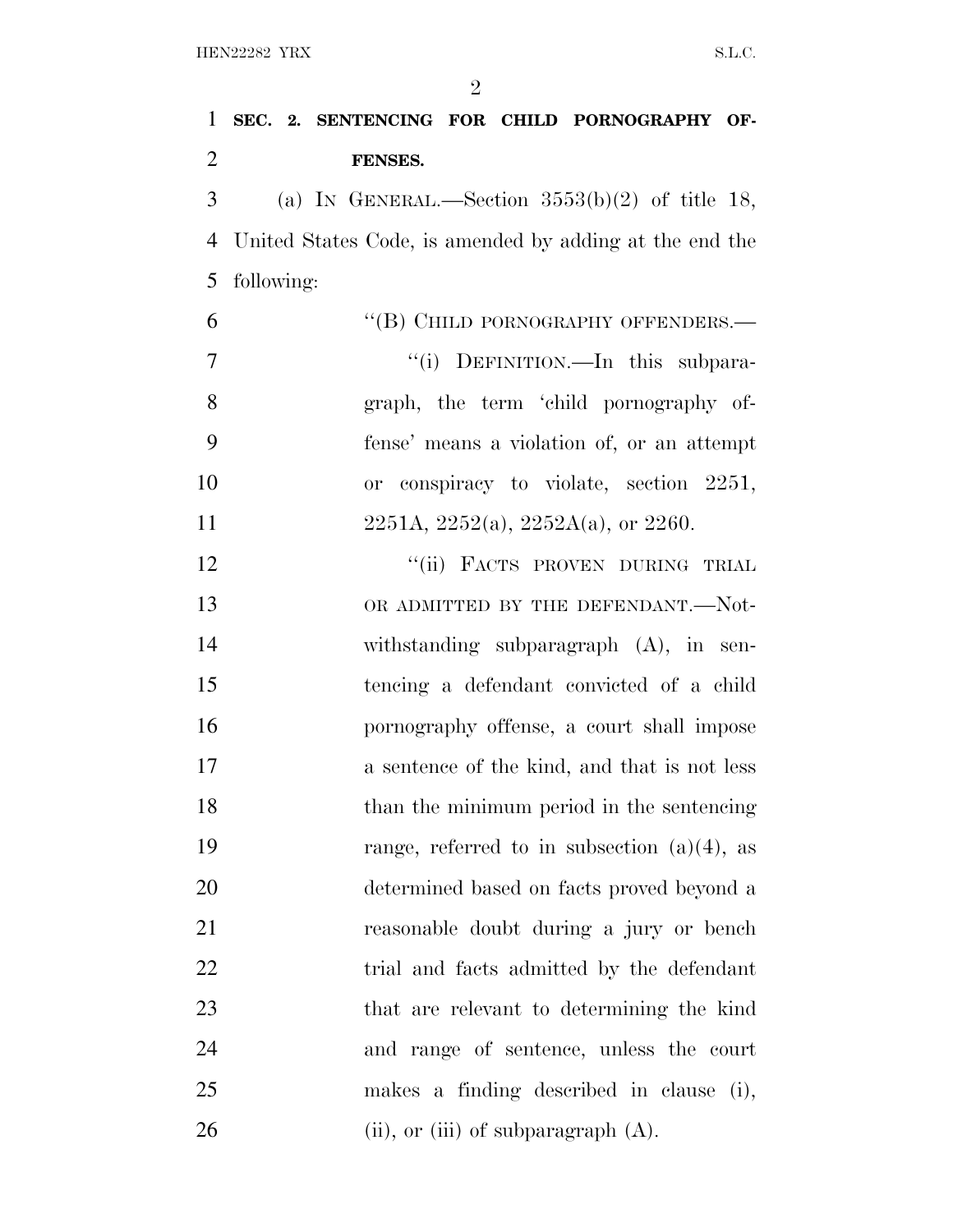| $\mathbf{1}$   | "(iii) FACTS FOUND BY COURTS.-               |
|----------------|----------------------------------------------|
| $\overline{2}$ | $\lq\lq$ (I) IN GENERAL.—Notwith-            |
| 3              | standing subparagraph $(A)$ , in sen-        |
| $\overline{4}$ | tencing a defendant convicted of a           |
| 5              | child pornography offense, a court           |
| 6              | shall consider, and may impose, a sen-       |
| $\overline{7}$ | tence of the kind, and within the sen-       |
| 8              | tencing range, referred to in sub-           |
| 9              | section $(a)(4)$ , as determined based on    |
| 10             | all facts found by the court that are        |
| 11             | relevant to determining the kind and         |
| 12             | range of sentence.                           |
| 13             | "(II) MINIMUM PERIOD.—Noth-                  |
| 14             | ing in subclause (I) shall authorize a       |
| 15             | court to impose a sentence that is less      |
| 16             | $than-$                                      |
| 17             | $\cdot$ (aa) the minimum sentence            |
| 18             | determined in accordance with                |
| 19             | clause (ii); or                              |
| 20             | "(bb) the minimum sentence                   |
| 21             | otherwise required by statute.".             |
| 22             | (b) PENALTIES FOR POSSESSION.—Chapter 110 of |
| 23             | title 18, United States Code, is amended—    |
| 24             | $(1)$ in section 2252(b)—                    |